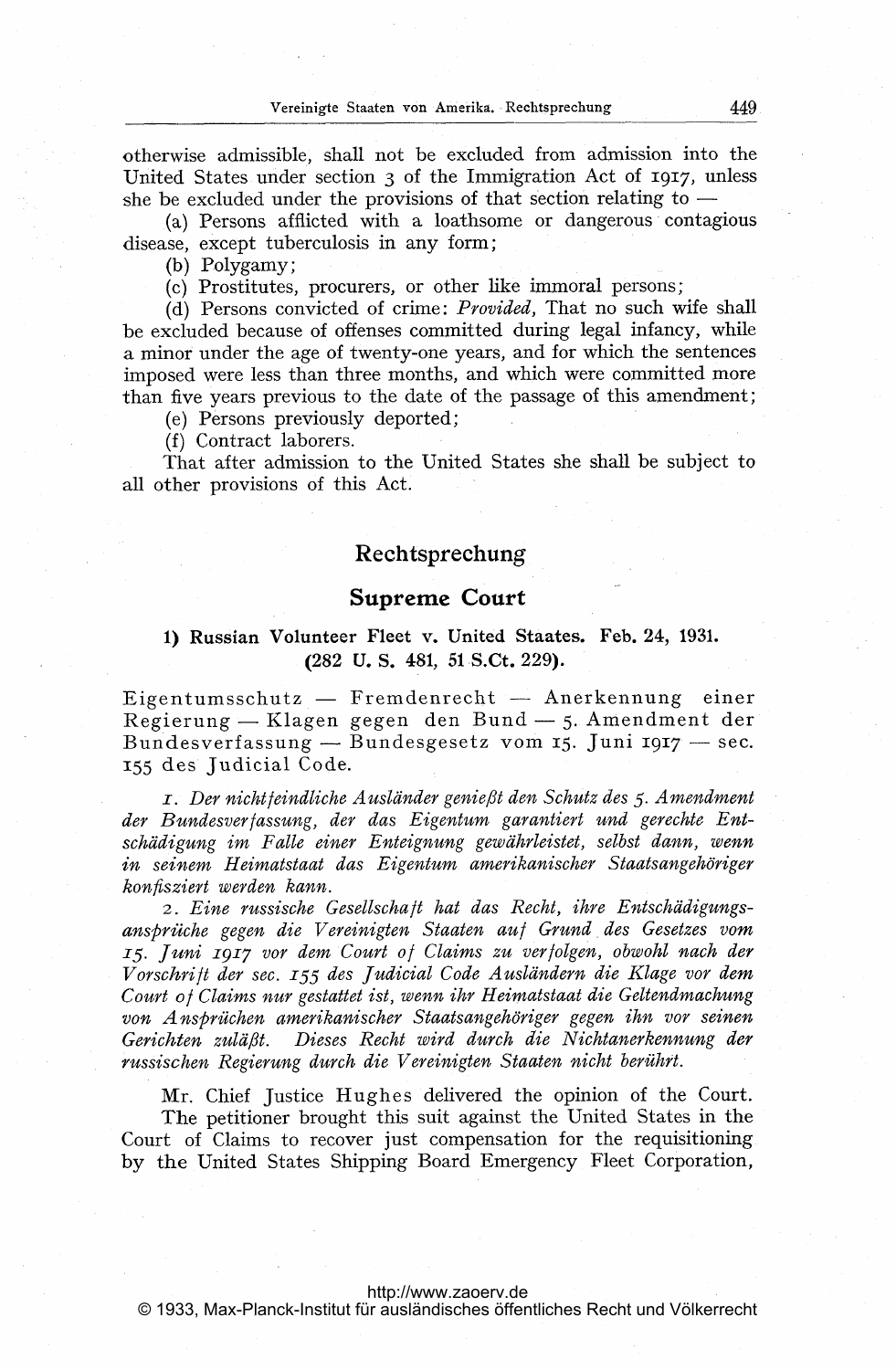under authority delegated to it by the President, of contracts for the. construction of two vessels. The Court of Claims dismissed the petition for the want of jurisdiction. 68 Ct. Cl. 32. This Court granted a writ of certiorari.  $28I$  U. S.  $7II, \ldots$ .

The petition, filed in October, 1924, alleged that the petitioner "is <sup>a</sup> corporation duly organized under, and by virtue of, the Laws of Russia"; that in January, 1917, the petitioner became the assignee for value of certain contracts for the construction of two vessels by the Standard Shipbuilding Corporation of New York; that in August, 1917, the United States Shipping Board Emergency Fleet Corporation, acting under the authority conferred by the Act of June 15, 1917 (c. 29, 40 Stat. 183) and by the Executive Order of the President of the United States made on July 11, 1917, requisitioned these contracts, and the vessels being constructed thereunder, for the use of the United States; that the United States thereby became liable to the petitioner for the payment of just compensation; that in August, igig, the petitioner submitted its affidavit of claim, and vouchers in support; that in March, 1920, the United States Shipping Board Emergency Fleet Corporation fixed the just compensation of the petitioner at a total amount of \$ 1,412,532.35; that the value of the contracts taken from the petitioner was \$ 4,000,000, to which the petitioner was entitled after allowing all proper credits and offsets; and that "citizens of the United States are and at the time of and since the commencement of this suit have been accorded the right to prosecute claims against the Russian Government in the Court of that Government".

In May, 1927, the petitioner filed motions to issue commissions to take testimony in Germany and France; the defendant objected, and the motions were overruled. The petitioner then gave notice of the taking of testimony in Washington, D. C., whereupon the defendant moved to quash the notice upon the ground that the court was without jurisdiction of the subject-matter of the proceeding. On'the submission of that motion, the petition was dismissed. The Court of Claims held that, as the United States government had not recognized the Union of Soviet Socialist Republics in Russia, the petitioner was not entitled to maintain its suit in view of section 155 of the judicial Code (U. S. C., tit. 28,  $\S$  261 [28 USCA  $\S$  261]). That section is as follows: "Sec. 155. Aliens who are citizens or subjects of any Government which accords to citizens of the United States the right to prosecute claims against such Government in its courts, shall have the privilege of prosecuting claims against the United States in the Court of Claims, whereof such court, by reason of their subject matter and character, might take jurisdiction." The court said that the reference to citizens or subjects of "any government" meant such governments as were recognized by the proper authorities of the United States.

The government in its argument here, while submitting the case on the opinion of the Court of Claims and not confessing error, presents the view that section 155 of the judicial Code does not apply to this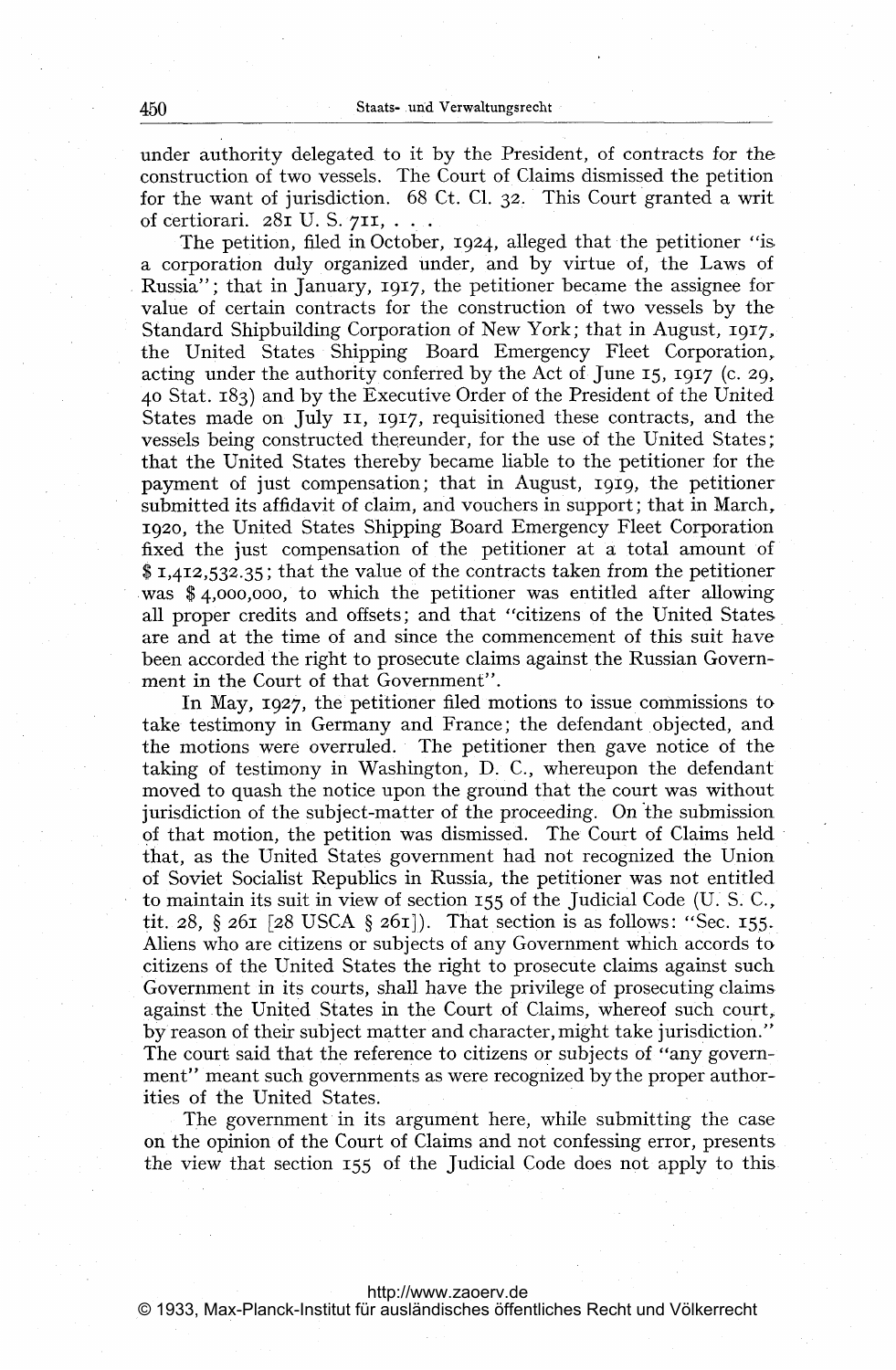suit which was brought under the provisions of the Act of June 15, 1917. With respect to the matter of recognition, the government appends to its brief a letter of the Secretary of State of the United States, under date of December 5, 1930, stating that "the Provisional Government of Russia, the successor of the Imperial Government of Russia, was recognized by the Government of the United States on March 22, 1917"; that, "according to the Department's information, the Provisional Government of Russia was overthrown by an armed uprising which took place in the early part of November, 1917", and that "the Government of the United States has not extended recognition to any régime established in Russia subsequent to the overthrow of the Provisional Government".

As the facts alleged in the petition were admitted by the motion to dismiss, the allegation that the'petitioner is a corporation duly organiz-. ed under the laws of Russia stands unchallenged on the record. There was no legislation which prevented it from acquiring and holding the property in question. The petitioner was an alien friend, and as such was entitled to the protection of the Fifth Amendment of the Federal Constitution. Wong Wing v. United States, 163 U. S. 228, 238,  $\ldots$ ; compare Yick Wo v. Hopkins,  $118$  U. S. 356, 369,  $\ldots$ ; Santa Clara County v. Southern Pacific Railroad Co.,  $118$  U. S. 394, 396, ...; Truax v. Raich, 239 U. S. 39, - - .; Terrace v. Thompson, 263 U. S- 197, 216, ...; Home Insurance Co. v. Dick, 281 U. S. 397, 411, ... Exerting by its authorized agent the power of eminent domain in taking the petitioner's property, the United States became bound to pay just compensation. United States v. Great Falls Manufacturing Co., 112 U. S.645,656. ; United States v. North American Transportation& Trading CO., 253 U. S. 330, 333, - .; Campbell v. United States, 266 U. S. 368, 370, 371, . . . . ; Phelps v. United States, 274 U. S. 341, 343, 344,  $\ldots$ ; International Paper Co. v. United States, 282 U. S. 399,  $\ldots$ And this obligation was to pay to the petitioner the equivalent of the, full value ofethe property contemporaneously with the taking. Phelps v. United States, supra; Brooks-Scanlon Corporation v. United States, 265 U.S. 106, 123, ...

The Congress recognized this duty in authorizing the expropriation. The Act of June 15, 1917, under which the requisition was made, provided for the payment of just compensation. The Congress did not attempt to give to any officer or administrative tribunal the final authority to determine the amount of such compensation<sup>1</sup>), and recovery by suit against the United States was made an integral part of the legislative plan of fulfilling the constitutional requirement. The act provided as

<http://www.zaoerv.de>

© 1933, Max-Planck-Institut für ausländisches öffentliches Recht und Völkerrecht

<sup>1)</sup> See United States v. Jones, 109 U.S. 513, 519 ...; Monongahela Navigation Co. v. United States, 148 U. S. 312, 327 ...; Long Island Water-Supply Co. v. Brooklyn, 166 U. S. 685, 695 ...; Backus v. Fort Street Union Depot Co. 169 U. S. 557, 559 ...; United States v. Babcock, 250 U. S. 328, 331 ...; Bragg v. Weaver, 251 U. S. 57, 59 ...; Seaboard Air Line Railway Co. v. United States, 261 U. S. 299, 304 ...; North Laramie Land Co. v. Hoffman, 268 U. S. 276, 285, 286 . . .; Great Northern Railway Co. v. United States, 277 U. S. 172, 182 ...; Dohany v. Rogers, 281 U. S. 362, 369 ...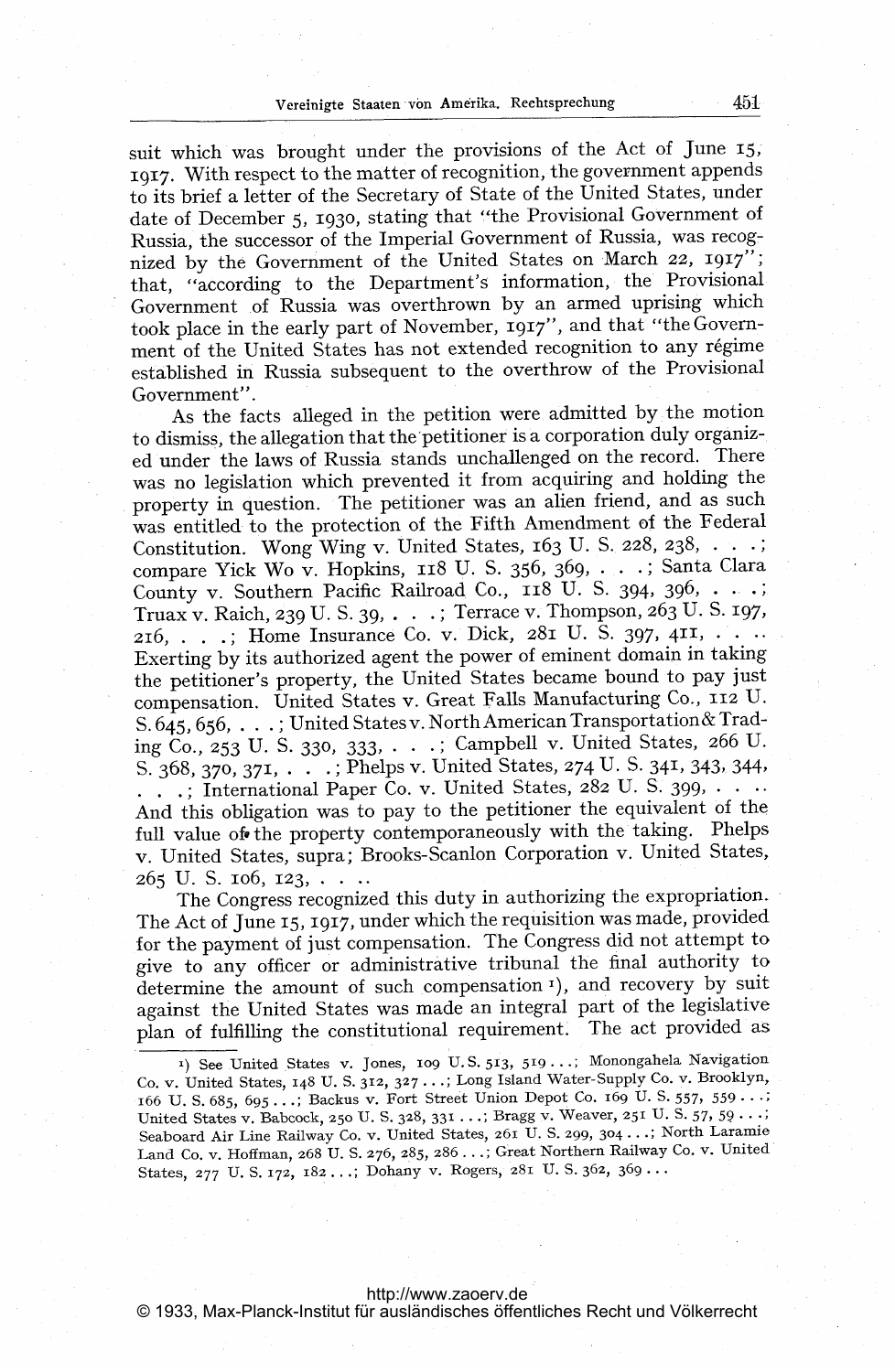follows: "Whenever the United States shall  $* * *$  requisition any contract, \* \* \* requisition, acquire or take over \* \* \* any ship, \* \* \* in accordance with the provisions hereof, it shall make just compensation therefor, to be determined by the President; and if the amount thereof, so determined by the President, is unsatisfactory to the person entitled to receive the same, such person shall be paid seventy-five per centum of the amount so determined by the President and shall be entitled to sue the United States to recover such further sum as, added to said seventy-five per centum, will make up such amount as will be just compensation therefor, in the manner provided for by section twenty-four, paragraph twenty, and section one hundred and forty-five of the Judicial Code." Section 24, paragraph 20, of the Judicial Code (U. S. C., tit. 28, § 41, subd. (20), 28 USCA § <sup>41</sup> (20), gives jurisdiction to the District Courts of the United States, concurrent with the Court of Claims, of claims against the United States not exceeding \$ io,ooo, founded upon the Constitution, or any law of Congress, or upon any contract, express or implied, with the government of the United States, when the claimant would be entitled to redress against the United States in a court of law, equity, or admiralty, if the United States were suable. The case.of an alien friend is not excepted. Section <sup>145</sup> of the judicial Code (U. S. C., tit. 28, § <sup>250</sup> [28 USCA § 250]) gives to the Court of Claims jurisdiction of suits on similar claims against the United Stateswithout limit of amount. The authority conferred upon the President by the Act of June 15, 1917, was exercised by him through the United States Shipping Board Emergency Fleet Corporation, and as the compensation fixed by that corporation was not satisfactory to the petitioner, it became entitled under the express terms of the act to bring suit against the United States to recover the amount justly payable by reason, of the requisition.

The Act of June 15, 1917, makes no reference to section <sup>155</sup> of the judicial Code (28 USCA § 261) with respect to alien suitors, and the question is whether that provision should be implied as establishing <sup>a</sup> condition precedent and the recovery thus be defeated. It is at once apparent that such an implication would lead to anomalous results. It would mean that, although the United States had actually taken possession of the property and was enjoying the advantages of its use, and the alien owner was unquestionably entitled to compensation at the time of the taking, it was the intention of the Congress that recovery should be denied, or at least be indefinitely postponed until the Congress made some other provision for the determination of the amount payable, if it appeared that citizens of the United States were not entitled to prosecute claims against the government of the alien's country in its courts, or that the United States did not recognize the régime which was functioning in that country.

We find no warrant for imputing to the Congress such an intention. "Acts of Congress are to be construed and applied in harmony with and not to thwart the purpose of the Constitution." Phelps v. United